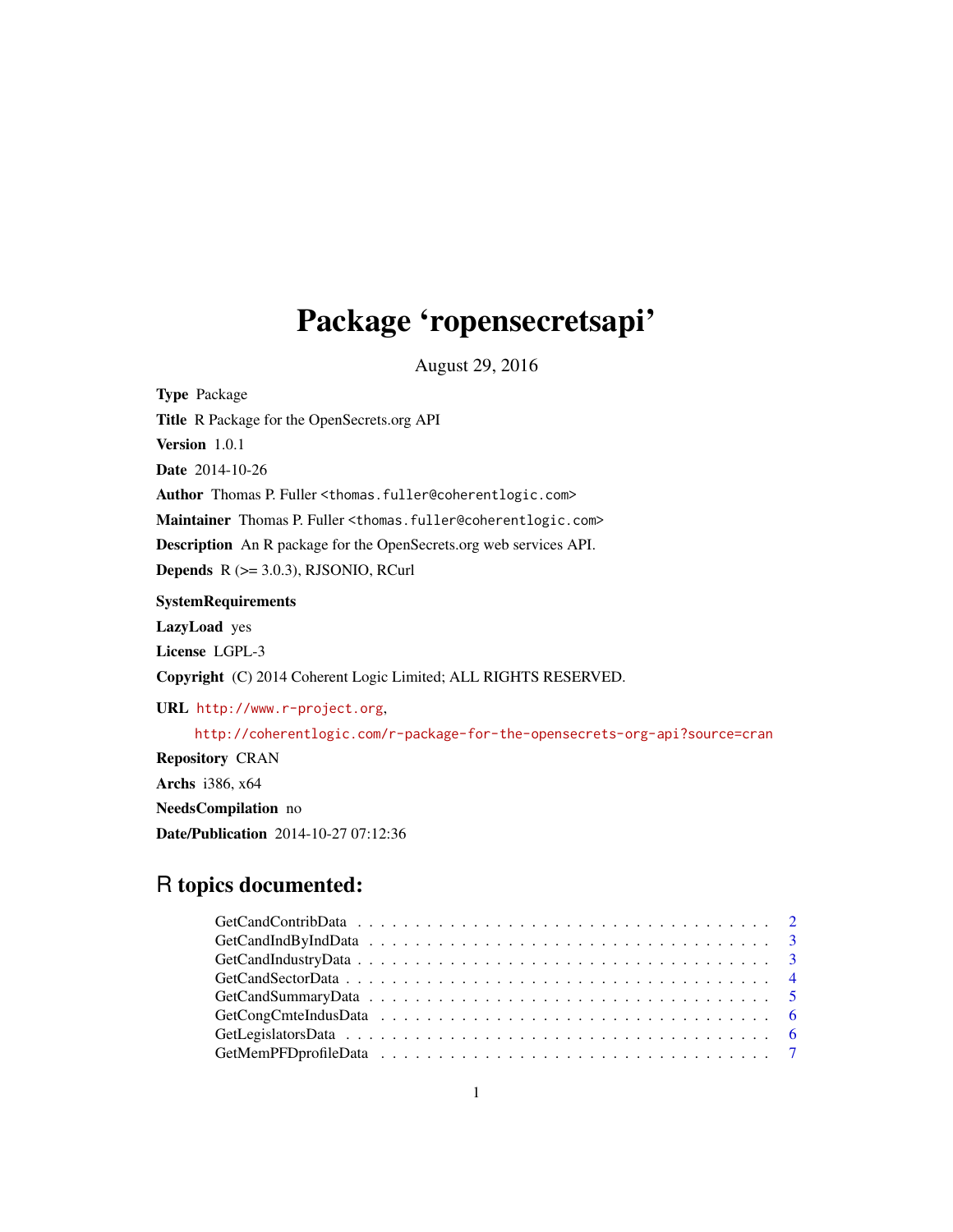<span id="page-1-0"></span>

| Index |  |
|-------|--|

GetCandContribData *Provides the top organizations contributing to specified politician.*

## Description

Provides the top organizations contributing to specified politician.

## Usage

```
GetCandContribData(params)
```
## Arguments

params Any parameter accepted by this web service call – see [here.](https://www.opensecrets.org/api/?output=doc&method=candContrib)

## Examples

```
## Not run:
SetAPIKey ("ENTER YOUR PRIVATE API KEY HERE.")
params <- list (cid="N00007360", cycle="2012")
tryCatch(
    candContribData <- GetCandContribData (params),
     error =
         function (e) {
             print (
                 paste (
                     "An exception was thrown -- details follow: ",
                     e,
                     sep=""
                 )
             )
         }
    )
## End(Not run)
```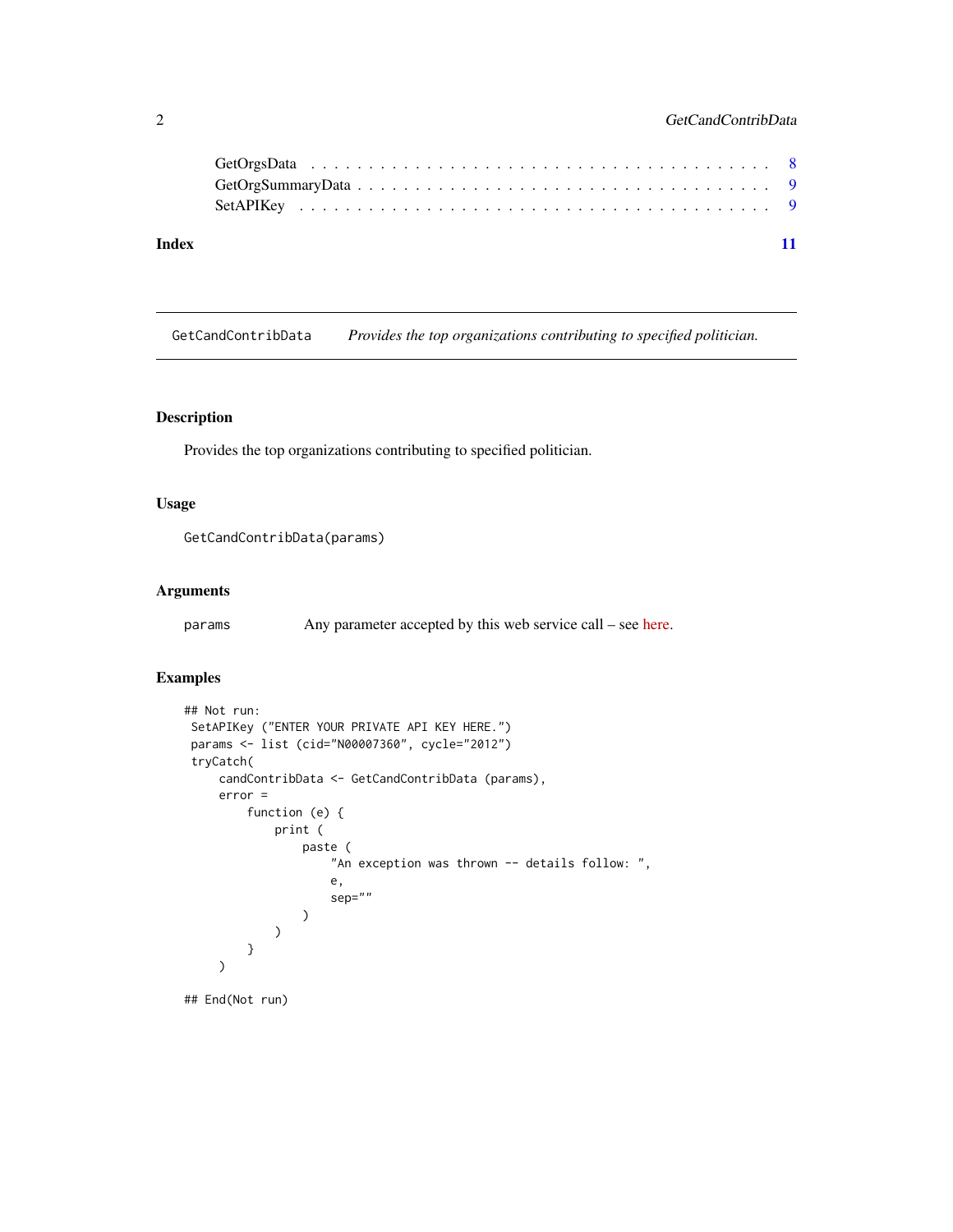<span id="page-2-0"></span>GetCandIndByIndData *Provides total contributed to specified candidate from specified industry for specified cycle.*

## Description

Provides total contributed to specified candidate from specified industry for specified cycle.

## Usage

GetCandIndByIndData(params)

## Arguments

params Any parameter accepted by this web service call – see [here.](https://www.opensecrets.org/api/?output=doc&method=candIndByInd)

## Examples

```
## Not run:
SetAPIKey ("ENTER YOUR PRIVATE API KEY HERE.")
params <- list (cid="N00007360", cycle="2012", ind="K02")
tryCatch(
     candIndByIndData <- GetCandIndByIndData (params),
     error =
        function (e) {
             print (
                 paste (
                     "An exception was thrown -- details follow: ",
                     e,
                     sep=""
                 )
             )
         }
     )
## End(Not run)
```
GetCandIndustryData *Provides the top industries contributing to a specified politician.*

## Description

Provides the top industries contributing to a specified politician.

### Usage

GetCandIndustryData(params)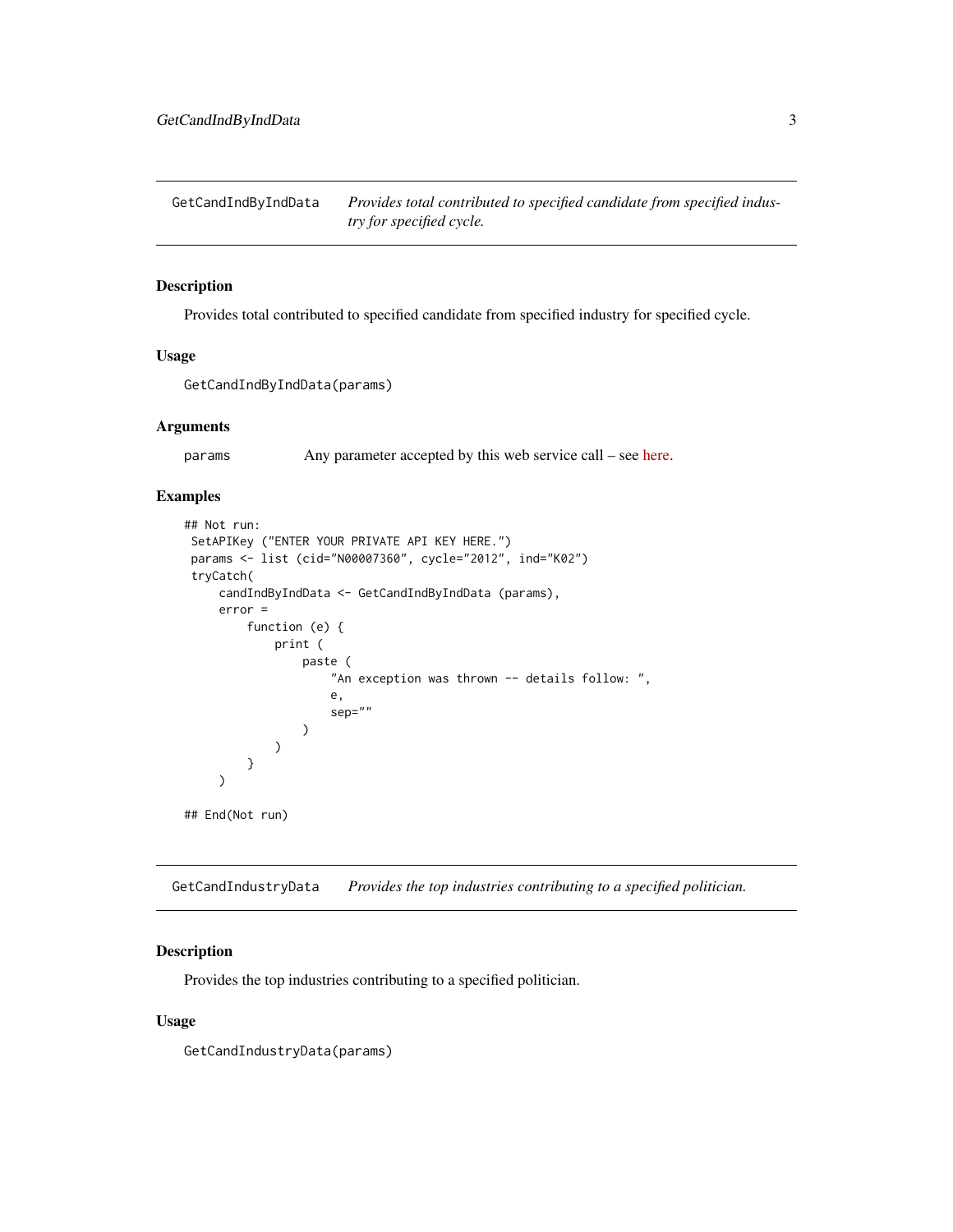## <span id="page-3-0"></span>**Arguments**

params Any parameter accepted by this web service call – see [here.](https://www.opensecrets.org/api/?output=doc&method=candIndustry)

## Examples

```
## Not run:
SetAPIKey ("ENTER YOUR PRIVATE API KEY HERE.")
params <- list (cid="N00007360", cycle="2012", ind="K02")
tryCatch(
    candIndustryData <- GetCandIndustryData (params),
    error =
         function (e) {
             print (
                 paste (
                     "An exception was thrown -- details follow: ",
                     e,
                     sep=""
                 )
             )
         }
     )
## End(Not run)
```
GetCandSectorData *Provides the top industries contributing to a specified politician.*

## Description

Provides the top industries contributing to a specified politician.

## Usage

GetCandSectorData(params)

## Arguments

params Any parameter accepted by this web service call – see [here.](https://www.opensecrets.org/api/?output=doc&method=candSector)

## Examples

```
## Not run:
SetAPIKey ("ENTER YOUR PRIVATE API KEY HERE.")
params <- list (cid="N00007360", cycle="2012")
tryCatch(
    candSectorData <- GetCandSectorData (params),
    error =
        function (e) {
            print (
```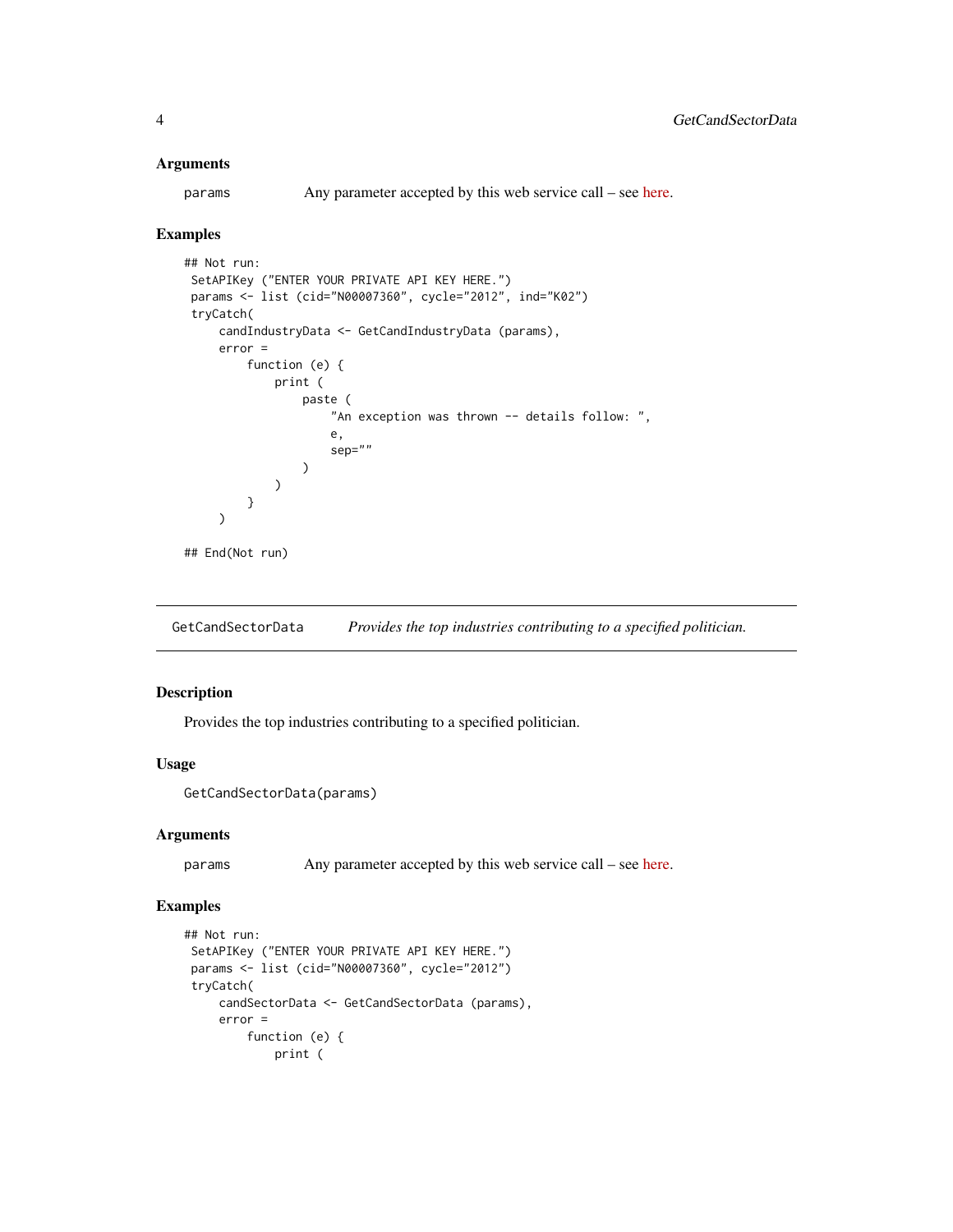```
paste (
                     "An exception was thrown -- details follow: ",
                     e,
                     sep=""
                 )
             )
         }
     )
## End(Not run)
```
GetCandSummaryData *Provides summary fundraising information for a specified politician.*

## Description

Provides summary fundraising information for a specified politician.

## Usage

```
GetCandSummaryData(params)
```
## Arguments

params Any parameter accepted by this web service call – see [here.](https://www.opensecrets.org/api/?output=doc&method=candSummary)

## Examples

```
## Not run:
SetAPIKey ("ENTER YOUR PRIVATE API KEY HERE.")
params <- list (cid="N00007360", cycle="2012")
tryCatch(
    candSummaryData <- GetCandSummaryData (params),
    error =
         function (e) {
             print (
                 paste (
                     "An exception was thrown -- details follow: ",
                     e,
                     sep=""
                 )
             )
        }
     )
```
## End(Not run)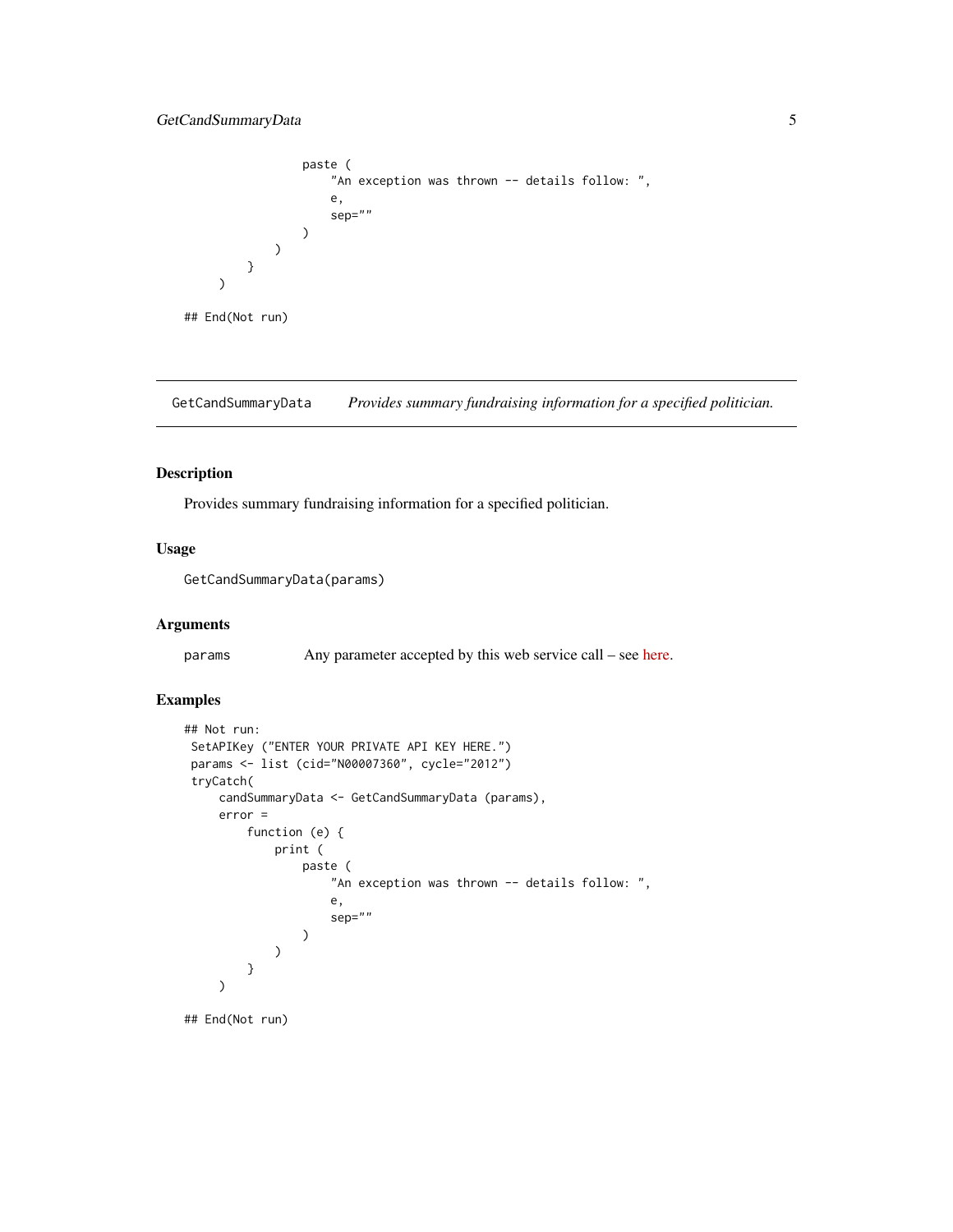<span id="page-5-0"></span>

## Description

Provides summary fundraising information for a specific committee, industry and congress number.

## Usage

```
GetCongCmteIndusData(params)
```
## Arguments

params Any parameter accepted by this web service call – see [here.](https://www.opensecrets.org/api/?output=doc&method=congCmteIndus)

## Examples

```
## Not run:
SetAPIKey ("ENTER YOUR PRIVATE API KEY HERE.")
params <- list (congno="112", indus="F10", cmte="HARM")
 tryCatch(
     congCmteIndusData <- GetCongCmteIndusData (params),
     error =
        function (e) {
             print (
                 paste (
                     "An exception was thrown -- details follow: ",
                     e,
                     sep=""
                 )
             )
         }
     )
## End(Not run)
```
GetLegislatorsData *Provides a list of legislators and associated attributes.*

## Description

Provides a list of legislators and associated attributes.

### Usage

GetLegislatorsData(params)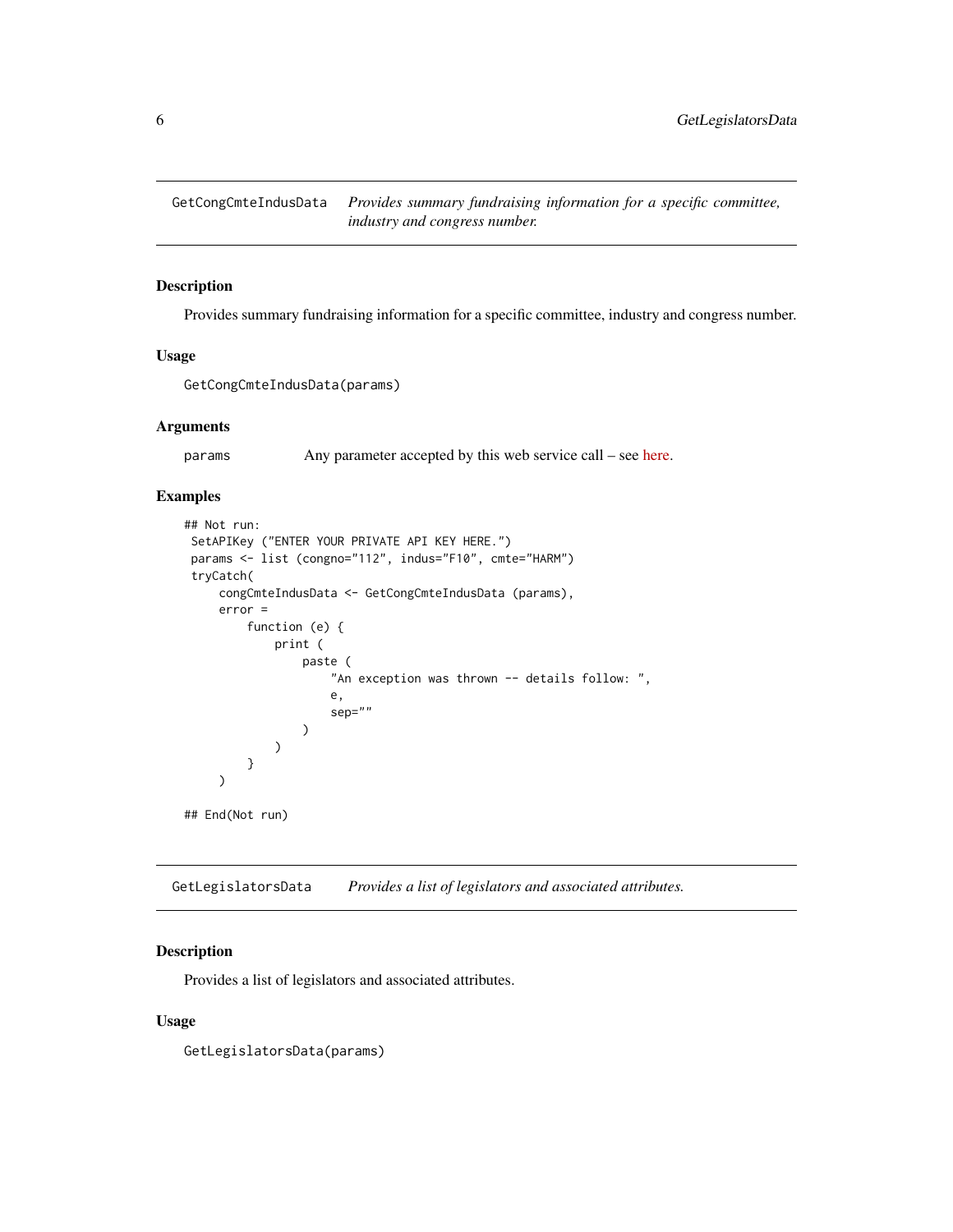## <span id="page-6-0"></span>**Arguments**

params Any parameter accepted by this web service call – see [here.](https://www.opensecrets.org/api/?output=doc&method=getLegislators)

#### Examples

```
## Not run:
SetAPIKey ("ENTER YOUR PRIVATE API KEY HERE.")
params <- list (id="NJ")
tryCatch(
     legislatorsData <- GetLegislatorsData (params),
     error =
         function (e) {
             print (
                 paste (
                     "An exception was thrown -- details follow: ",
                     e,
                     sep=""
                 )
             )
         }
     )
## End(Not run)
```
GetMemPFDprofileData *Returns PFD information for a member of Congress.*

## Description

Returns PFD information for a member of Congress.

## Usage

```
GetMemPFDprofileData(params)
```
## Arguments

params Any parameter accepted by this web service call – see [here.](https://www.opensecrets.org/api/?output=doc&method=memPFDprofile)

## Examples

```
## Not run:
SetAPIKey ("ENTER YOUR PRIVATE API KEY HERE.")
params <- list (year="2010", cid="N00007360")
tryCatch(
    memPFDprofileData <- GetMemPFDprofileData (params),
    error =
        function (e) {
            print (
```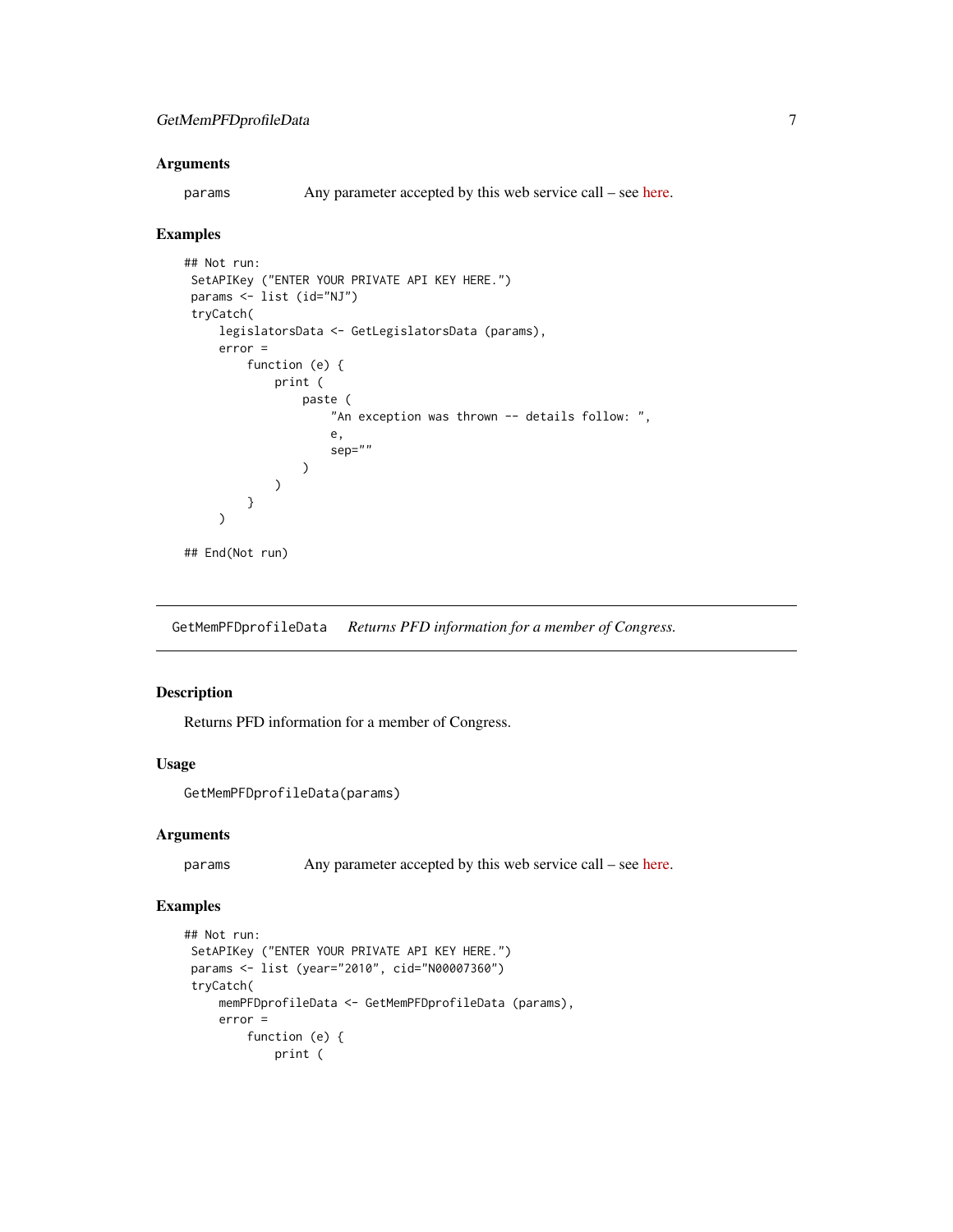```
paste (
                         "An exception was thrown -- details follow: ",
                        e,
                        sep=""
                    )
               \lambda}
     \mathcal{L}## End(Not run)
```
GetOrgsData *Provides organization data.*

## Description

Provides organization data.

## Usage

GetOrgsData(params)

## Arguments

params Any parameter accepted by this web service call – see [here.](https://www.opensecrets.org/api/?output=doc&method=getOrgs)

## Examples

```
## Not run:
SetAPIKey ("ENTER YOUR PRIVATE API KEY HERE.")
params <- list (org="Microsoft")
tryCatch(
     orgsData <- GetOrgsData (params),
     error =
         function (e) {
             print (
                 paste (
                     "An exception was thrown -- details follow: ",
                     e,
                     sep=""
                 )
             \lambda}
     )
```
## End(Not run)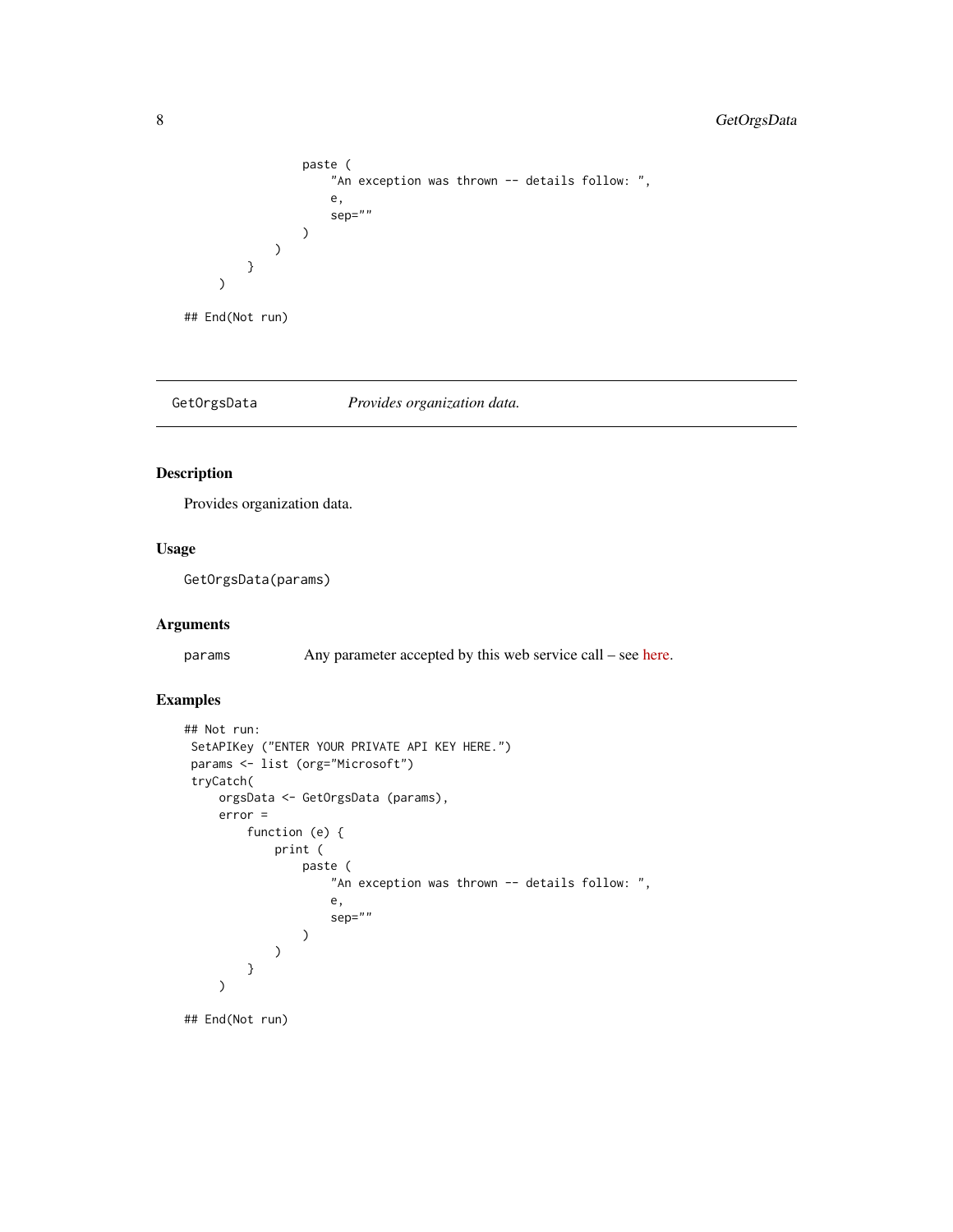<span id="page-8-0"></span>GetOrgSummaryData *Provides organization summary data.*

## Description

Provides organization summary data.

## Usage

GetOrgSummaryData(params)

## Arguments

params Any parameter accepted by this web service call – see [here.](https://www.opensecrets.org/api/?output=doc&method=orgSummary)

## Examples

```
## Not run:
SetAPIKey ("ENTER YOUR PRIVATE API KEY HERE.")
params <- list (id="123")
 tryCatch(
     orgSummaryData <- GetOrgSummaryData (params),
     error =
          function (e) {
              print (
                  paste (
                       "An exception was thrown -- details follow: ",
                       e,
                       sep=""
                  )
              )
          }
     \overline{\phantom{a}}## End(Not run)
```
SetAPIKey *Allows the user to set the OpenSecrets.org API key once thereby removing the need to pass it in for each function call in this package.*

## Description

Allows the user to set the OpenSecrets.org API key once thereby removing the need to pass it in for each function call in this package.

## Usage

SetAPIKey(apiKey)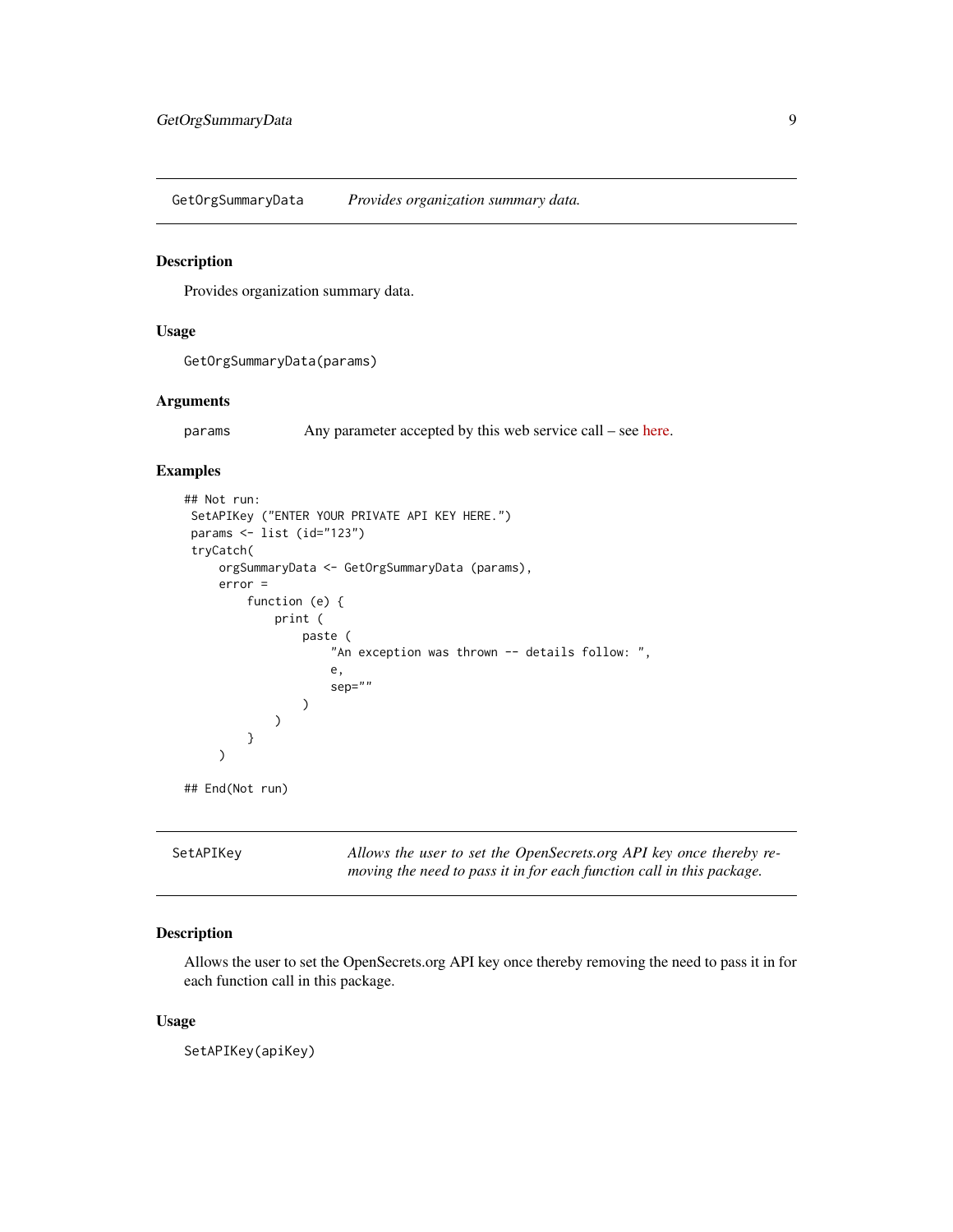## Arguments

apiKey The OpenSecrets.org API key.

## Examples

SetAPIKey ("Example API Key")